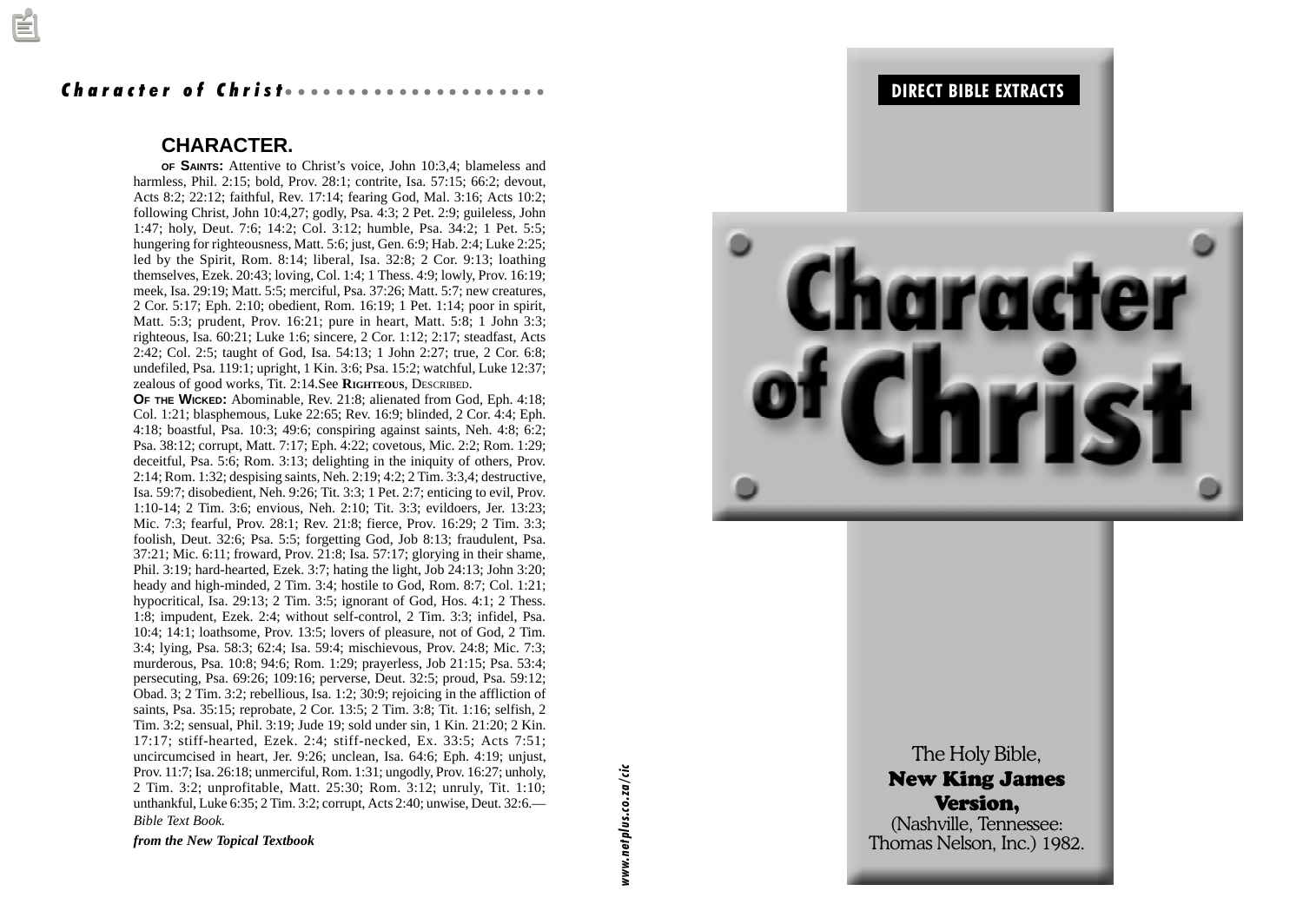### Character of Christ ......................

This booklet has been compiled from the new<br>Topical Textbook, and the Bible extracts taken<br>from the references mentioned in the Bible. I hope that<br>this may become easier for you to find out His message relating Topical Textbook, and the Bible extracts taken from the references mentioned in the Bible. I hope that this may become easier for you to find out His message relating to the this Topic directly from the Bible, and how you could apply this to your personal life according to the world around you and your own circumstances.

 *Believing* in the message and without doubt, one begins to realize how from the beginning of the Bible until the end, God does give us the same message, and no matter how we try to interpret it, the essence and core of our explanation comes directly from the His Word.

 We will miss out on the issues relating to these extracts but I trust that these extracts will lead you to further study these circumstances and story leading to these messages.

 This has been my Way of discovery, from my own personal decision to find out more about my Creator and what He wants of me. Through His Word He has revealed many insights that have excited me to keep searching for more, and this has now become a daily habit for me.

 Best wishes in your discovery, through your own and personal commitment!

Enjoy your Day! . . .through Jesus Christ our saviour!

Henrique Martins www.netplus.co.za/cic

©with permission of Logos Research Systems, Inc. brethren.

#### Philippians 2:8

 $^{\rm 8}$  And being found in appearance as a man, He humbled Himself and became obedient to the point of death, even the death of the cross.

aaaaaaaaaaaaaaaaaaaaaaaaaaaaaaaaaa aaaaa

### Resigned

Luke 22:42

 $42$  saying, "Father, if it is Your will, take this cup away from Me; nevertheless not My will, but Yours, be done.

## Forgiving

Luke 23:34

<sup>34</sup> Then Jesus said, "Father, forgive them, for they do not know what they do." And they divided His garments and cast lots.

### Subject to His parents

Luke 2:51

<sup>51</sup> Then He went down with them and came to Nazareth, and was subject to them, but His mother kept all these things in her heart.

## Saints are conformed to

#### Romans 8:29

<sup>29</sup> For whom He foreknew, He also predestined to be conformed to the image of His Son, that He might be the firstborn among many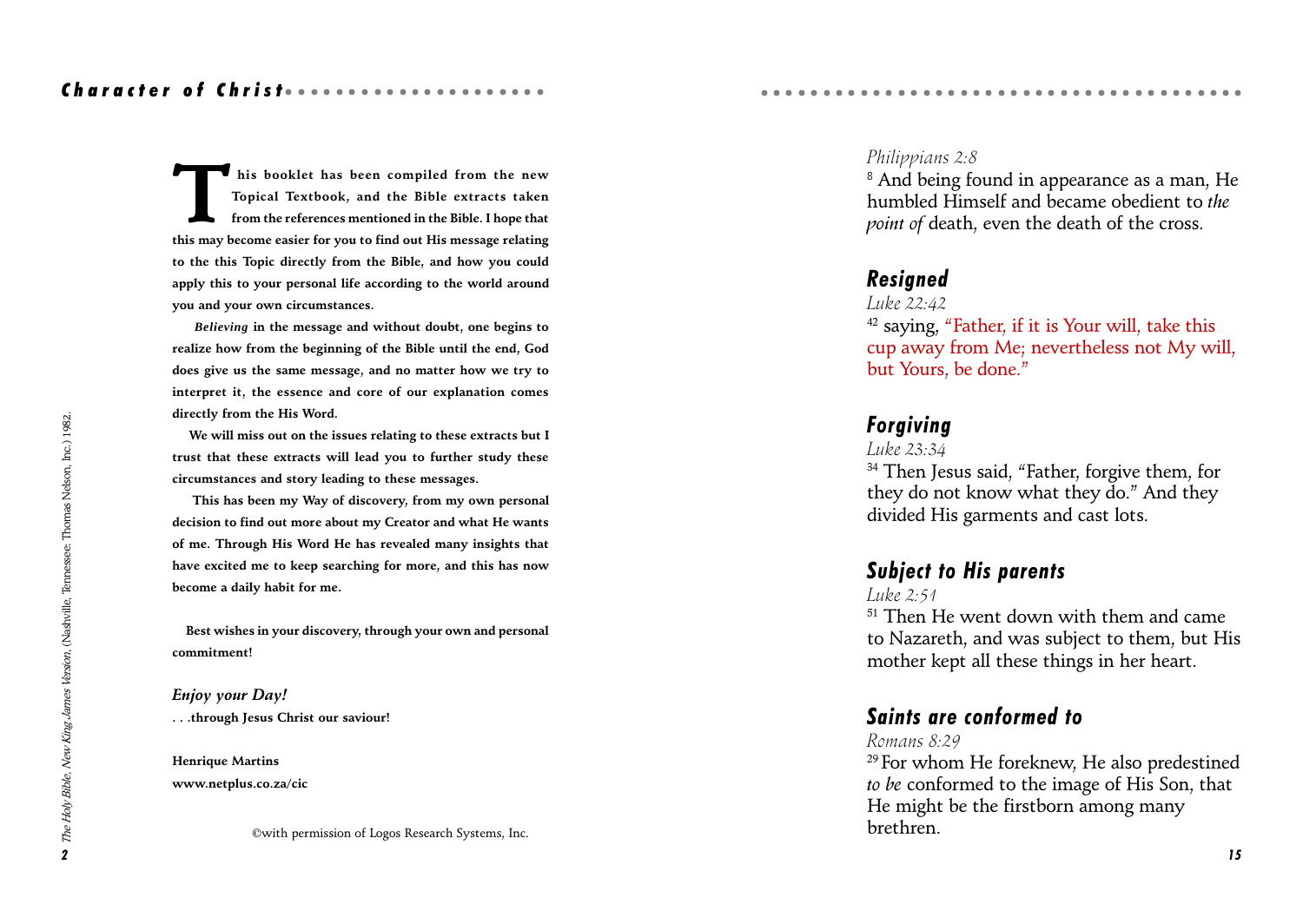## Character of Christ *aaaaaaaaaaaa*aaaaaaa

## Loving

### John 13:1

1 Now before the feast of the Passover, when Jesus knew that His hour had come that He should depart from this world to the Father, having loved His own who were in the world, He loved them to the end.

### John 15:13

<sup>13</sup> "Greater love has no one than this, than to lay down one's life for his friends.

## Self-denying

Matthew 8.20 <sup>20</sup> And Jesus said to him, "Foxes have holes and birds of the air have nests, but the Son of Man has nowhere to lay His head."

### 2 Corinthians 8:9

9 For you know the grace of our Lord Jesus Christ, that though He was rich, yet for your sakes He became poor, that you through His poverty might become rich.

## Humble

### Luke 22:37

 $37$  "For I say to you that this which is written must still be accomplished in Me: And He was numbered with the transgressors.' For the things concerning Me have an end.

# Christ, Character Of.

- 1. Altogether lovely. Song 5:16.
- 2. Holy. Lu 1:35; Ac 4:27; Re 3:7.

aaaaaaaaaaaaaaaaaaaaaaaaaaaaaaaaaa aaaaa

- 3. Righteous. Isa 53:11; Heb 1:9.
- 4. Good. Mt 19:16.
- 5. Faithful. Isa 11:5; 1Th 5:24.
- 6. True. Joh 1:14; 7:18; 1Jo 5:20.
- 7. Just. Zec 9:9; Joh 5:30; Ac 22:14.
- 8. Guileless. Isa 53:9; 1Pe 2:22.
- 9. Sinless. Joh 8:46; 2Co 5:21.
- 10. Spotless. 1Pe 1:19.
- 11 Innocent **Mt 27:4**
- 12. Harmless. Heb 7:26.
- 13. Resisting temptation. **Mt 4:1-10.**
- 14. Obedient to God the Father. Ps 40:8: Joh 4:34; 15:10.
- 15. Zealous. Lu 2:49; Joh 2:17; 8:29.
- 16. Meek. Isa 53:7; Zec 9:9; Mt 11:29.
- 17. Lowly in heart. Mt 11:29.
- 18. Merciful. Heb 2:17.
- 19. Patient. Isa 53:7; Mt 27:14.
- 20. Long-suffering. 1Ti 1:16.
- 21. Compassionate. Isa 40:11; Lu 19:41.
- 22. Benevolent. Mt 4:23,24; Ac 10:38.
- 23. Loving. Joh 13:1; 15:13.
- 24. Self-denying. Mt 8:20; 2Co 8:9.
- 25. Humble. Lu 22:27; Php 2:8.
- 26. Resigned. Lu 22:42.
- 27. Forgiving. Lu 23:34.
- 28. Subject to His parents. Lu 2:51.
- 29. Saints are conformed to **Ro 8:29.**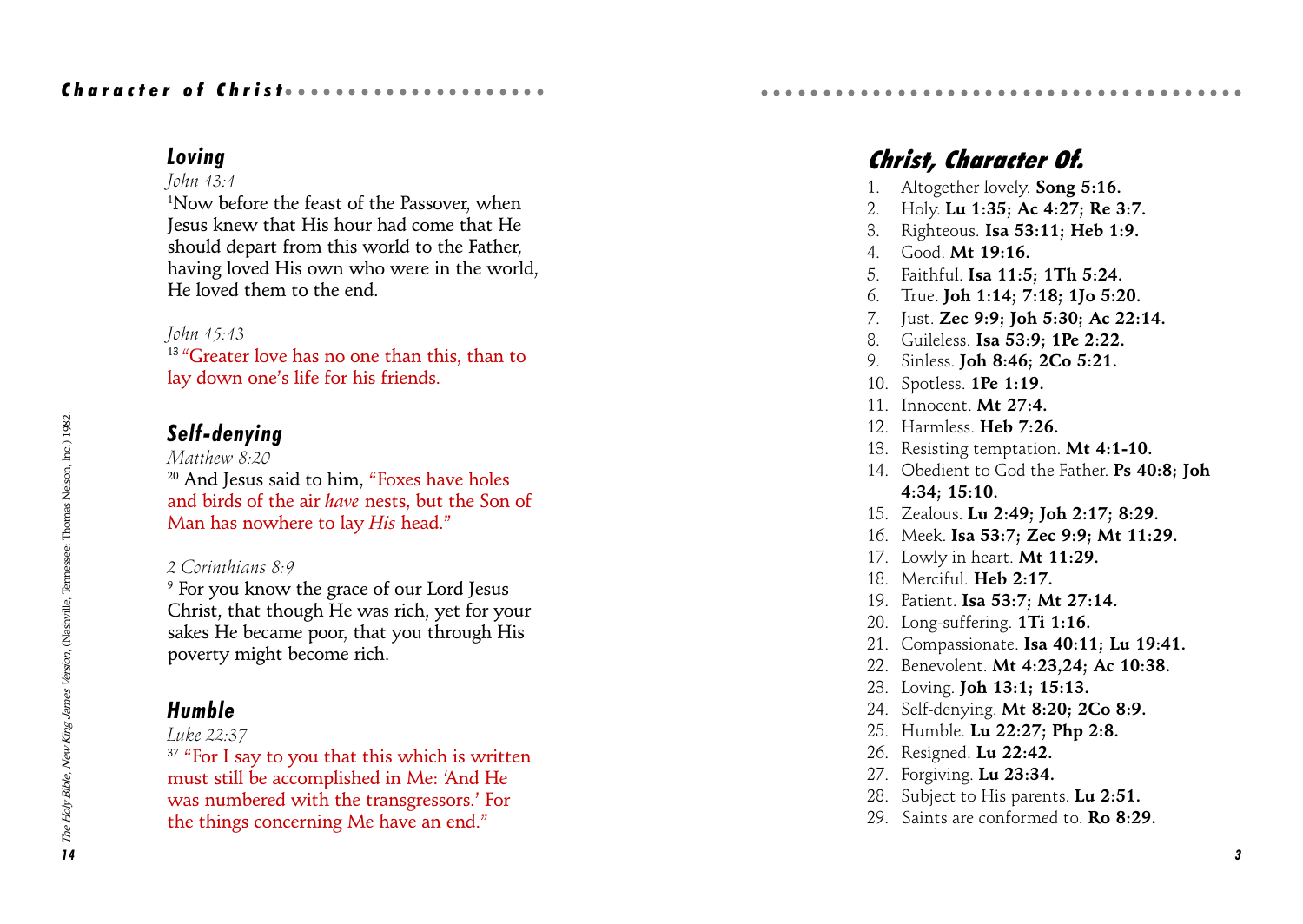## Character of Christ *and accessoring*

## Altogether lovely

Song of Solomon 5:16  $16$  His mouth is most sweet. Yes, he *is* altogether lovely. This is my beloved, And this is my friend, O daughters of Jerusalem! THE DAUGHTERS OF JERUSALEM

## Holy

#### Luke  $1:35$

<sup>35</sup> And the angel answered and said to her, The Holy Spirit will come upon you, and the power of the Highest will overshadow you; therefore, also, that Holy One who is to be born will be called the Son of God.

### Acts 4:27

<sup>27</sup> "For truly against Your holy Servant Jesus, whom You anointed, both Herod and Pontius Pilate, with the Gentiles and the people of Israel, were gathered together

### Revelation 3:7

<sup>7</sup> "And to the angel of the church in Philadelphia write, These things says He who is holy, He who is true, "He who has the key of David, He who opens and no one shuts, and shuts and no one opens":

## Compassionate

### Isaiah  $40.11$

 $11$  He will feed His flock like a shepherd; He will gather the lambs with His arm, And carry them in His bosom, And gently lead those who are with young.

aaaaaaaaaaaaaaaaaaaaaaaaaaaaaaaaaa aaaaa

#### Luke 19:41

<sup>41</sup> Now as He drew near, He saw the city and wept over it,

## Benevolent

### Matthew 4:23,24

23 And Jesus went about all Galilee, teaching in their synagogues, preaching the gospel of the kingdom, and healing all kinds of sickness and all kinds of disease among the people. 24 Then His fame went throughout all Syria; and they brought to Him all sick people who were afflicted with various diseases and torments, and those who were demonpossessed, epileptics, and paralytics; and He healed them.

### Acts 10:38

<sup>38</sup> "how God anointed Jesus of Nazareth with the Holy Spirit and with power, who went about doing good and healing all who were oppressed by the devil, for God was with Him.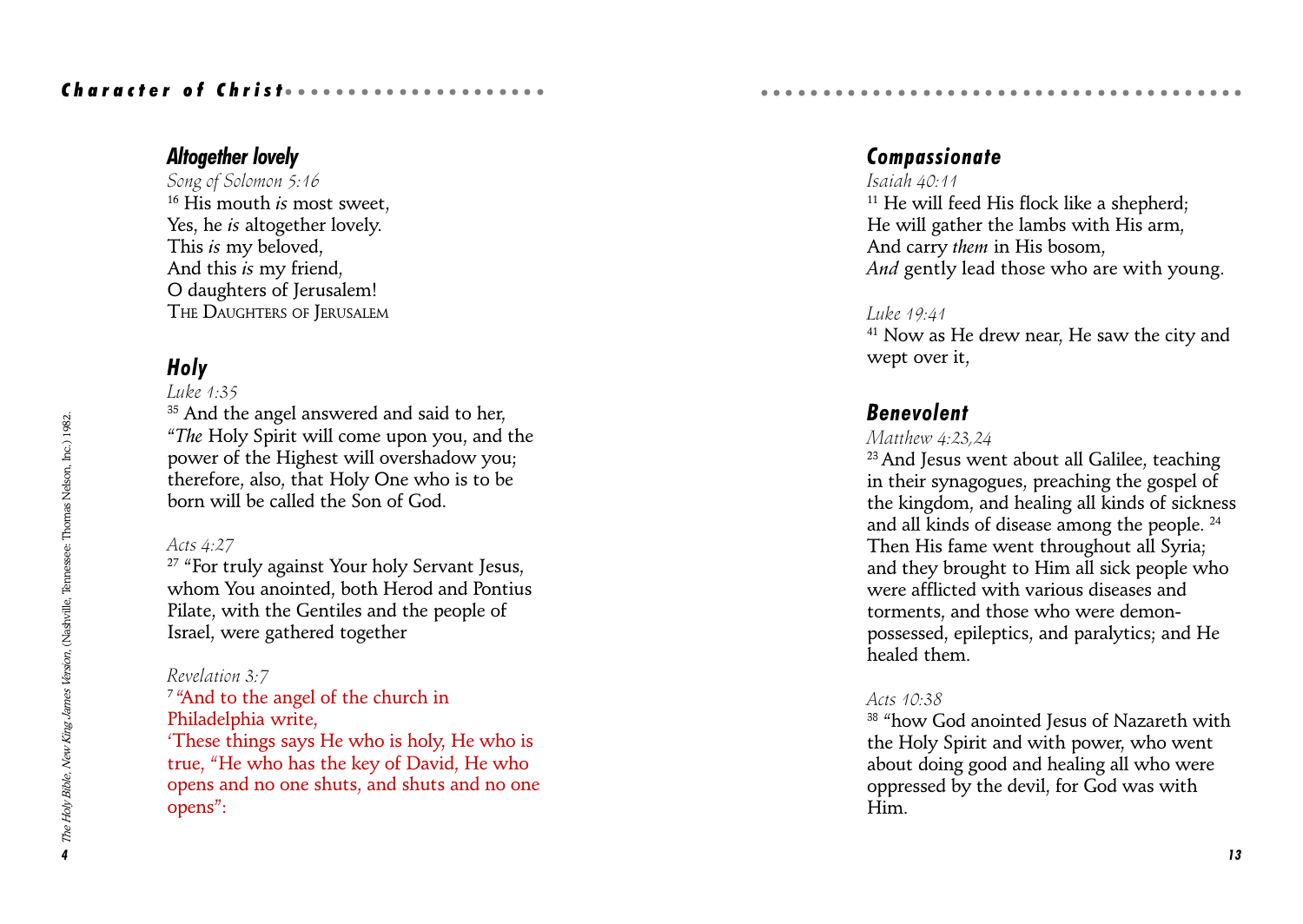## Character of Christ *aaaaaaaaaa*aaaaaaa

## Merciful

#### Hebrews 2:17

<sup>17</sup> Therefore, in all things He had to be made like His brethren, that He might be a merciful and faithful High Priest in things pertaining to God, to make propitiation for the sins of the people.

## **Patient**

### Isaiah 53:7 7 He was oppressed and He was afflicted, Yet He opened not His mouth; He was led as a lamb to the slaughter, And as a sheep before its shearers is silent, So He opened not His mouth.

Matthew 27:14 14 But He answered him not one word, so that the governor marveled greatly.

## Long-suffering

### 1 Timothy 1:16

<sup>16</sup> However, for this reason I obtained mercy, that in me first Jesus Christ might show all longsuffering, as a pattern to those who are going to believe on Him for everlasting life.

## **Righteous**

Isaiah 53:11  $11$  He shall see the labor of His soul, and be satisfied. By His knowledge My righteous Servant shall justify many, For He shall bear their iniquities.

aaaaaaaaaaaaaaaaaaaaaaaaaaaaaaaaaa aaaaa

### Hebrews 1:9

 $^9$  You have loved righteousness and hated lawlessness; Therefore God, Your God, has anointed You With the oil of gladness more than Your companions.

## Good

### Matthew 19:16 <sup>16</sup>Now behold, one came and said to Him, Good Teacher, what good thing shall I do that I may have eternal life?"

## Faithful

Isaiah 11:5 5 Righteousness shall be the belt of His loins, And faithfulness the belt of His waist.

### 1 Thessalonians 5:24

 $24$  He who calls you is faithful, who also will do it.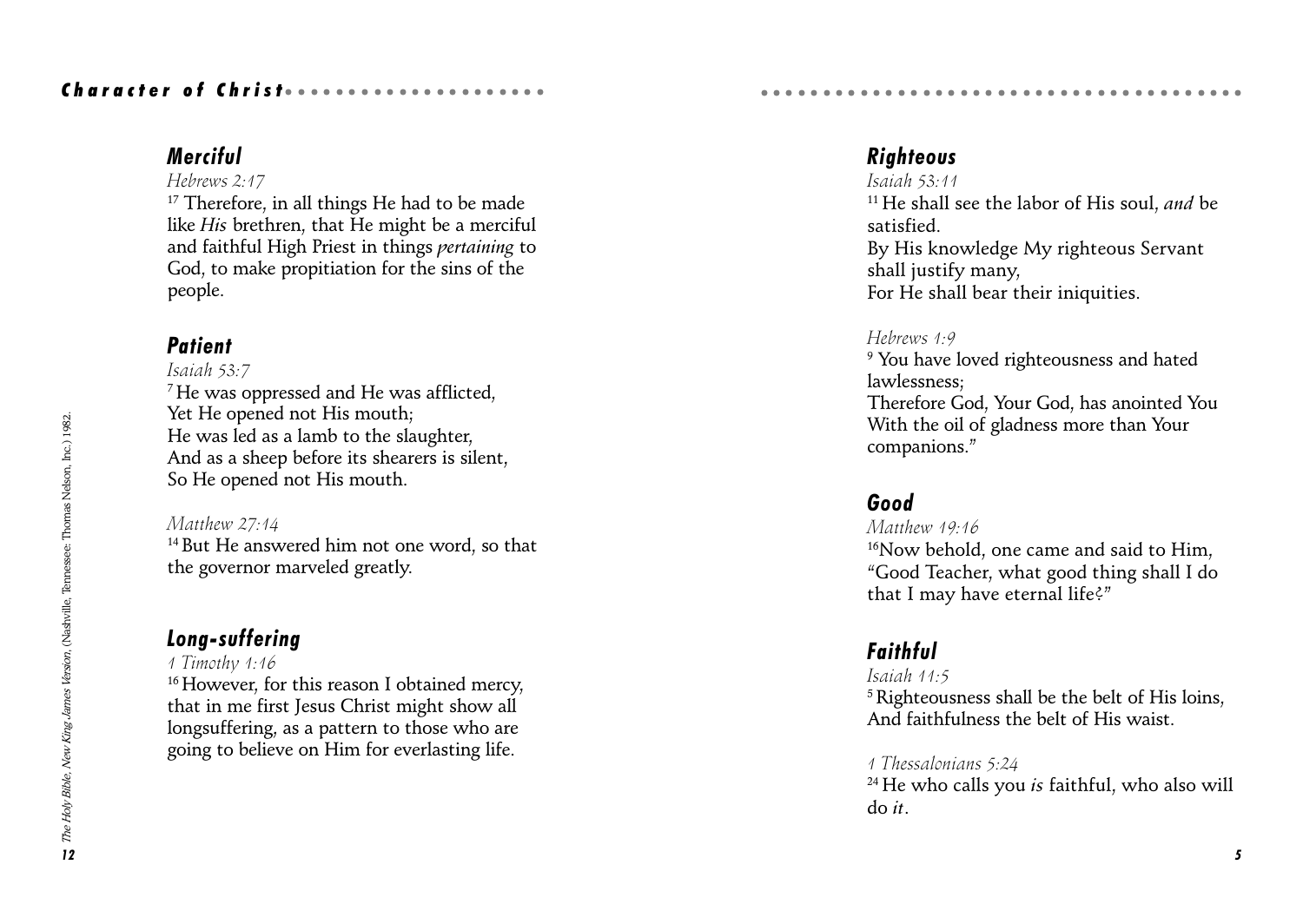## Character of Christ *and accessoring*

## True

### John 1:14

14 And the Word became flesh and dwelt among us, and we beheld His glory, the glory as of the only begotten of the Father, full of grace and truth.

### John 7:18

<sup>18</sup> "He who speaks from himself seeks his own glory; but He who seeks the glory of the One who sent Him is true, and no unrighteousness is in Him.

### 1 John 5:20

20 And we know that the Son of God has come and has given us an understanding, that we may know Him who is true; and we are in Him who is true, in His Son Jesus Christ. This is the true God and eternal life.

### Just

#### Zechariah 9:9

<sup>9</sup> "Rejoice greatly, O daughter of Zion! Shout, O daughter of Jerusalem! Behold, your King is coming to you; He is just and having salvation, Lowly and riding on a donkey, A colt, the foal of a donkey.

### Meek

### Isaiah 53:7

7 He was oppressed and He was afflicted, Yet He opened not His mouth; He was led as a lamb to the slaughter, And as a sheep before its shearers is silent, So He opened not His mouth.

aaaaaaaaaaaaaaaaaaaaaaaaaaaaaaaaaa aaaaa

### Zechariah 9:9

<sup>9 "</sup>Rejoice greatly, O daughter of Zion! Shout, O daughter of Jerusalem! Behold, your King is coming to you; He is just and having salvation, Lowly and riding on a donkey, A colt, the foal of a donkey.

#### Matthew 11:29

<sup>29</sup> "Take My yoke upon you and learn from Me, for I am gentle and lowly in heart, and you will find rest for your souls.

### Lowly in heart

Matthew 11:29

 $29$  "Take My yoke upon you and learn from Me, for I am gentle and lowly in heart, and you will find rest for your souls.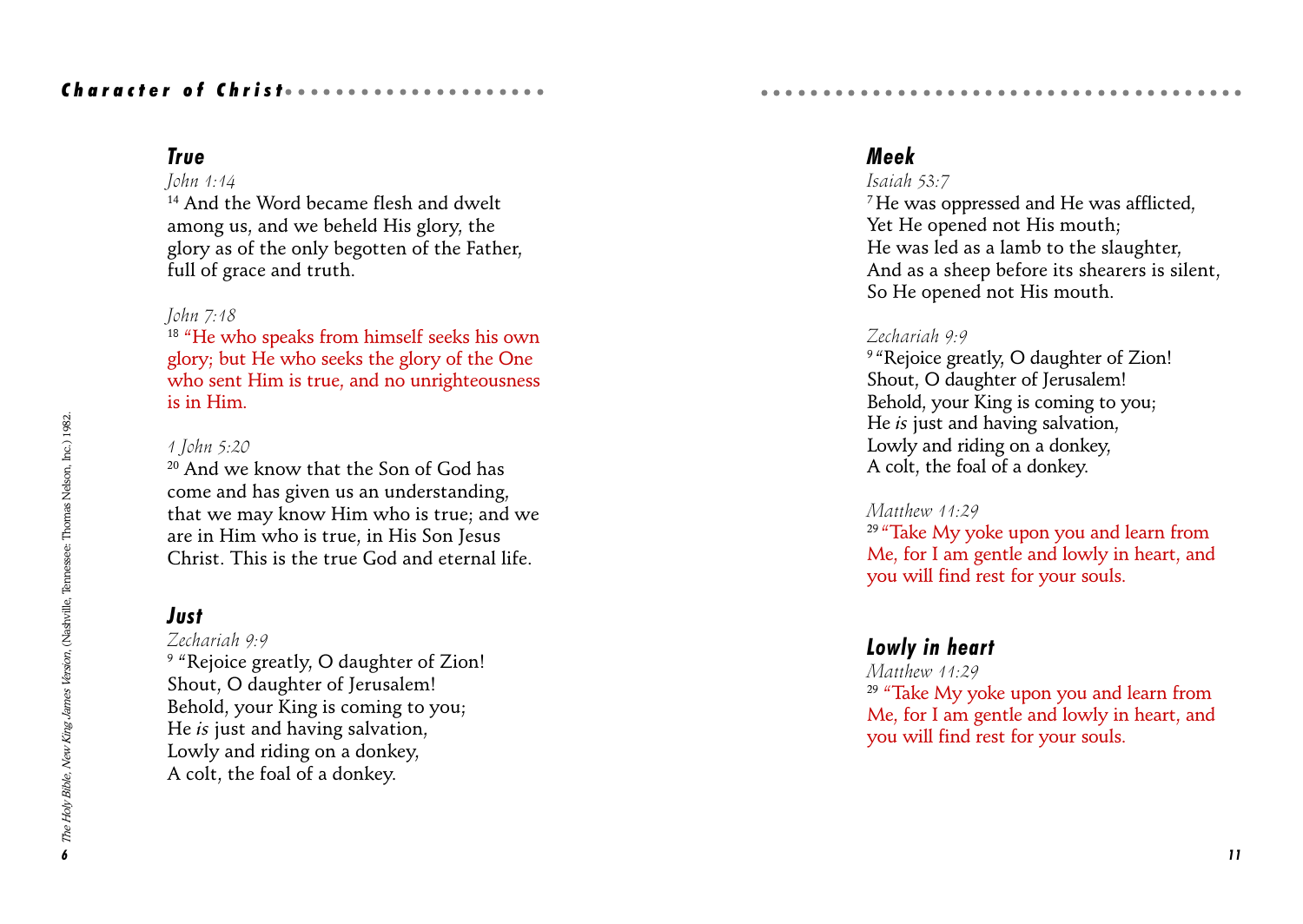### Character of Christ *aaaaaaaaaaaa*aaaaaaa

#### John 4:34

<sup>34</sup> Jesus said to them, "My food is to do the will of Him who sent Me, and to finish His work.

### John 15:10

 $10$  "If you keep My commandments, you will abide in My love, just as I have kept My Father's commandments and abide in His  $10*ve*$ 

## Zealous

Luke  $2:49$ <sup>49</sup> And He said to them, "Why did you seek Me? Did you not know that I must be about My Father's business?"

### John 2:17

<sup>17</sup> Then His disciples remembered that it was written, "Zeal for Your house has eaten Me  $up."$ 

### John 8:29

 $29$  "And He who sent Me is with Me. The Father has not left Me alone, for I always do those things that please Him.

### John 5:30

<sup>30</sup> "I can of Myself do nothing. As I hear, I judge; and My judgment is righteous, because I do not seek My own will but the will of the Father who sent Me.

aaaaaaaaaaaaaaaaaaaaaaaaaaaaaaaaaa aaaaa

### Acts 22:14

<sup>14</sup> "Then he said. 'The God of our fathers has chosen you that you should know His will, and see the Just One, and hear the voice of His mouth.

## Guileless

### Isaiah 53:9

 $^9$ And they made His grave with the wicked— But with the rich at His death, Because He had done no violence, Nor was any deceit in His mouth.

1 Peter 2:22 <sup>22</sup> "Who committed no sin. Nor was deceit found in His mouth";

## Sinless

John 8:46 <sup>46</sup> "Which of you convicts Me of sin? And if I tell the truth, why do you not believe Me?